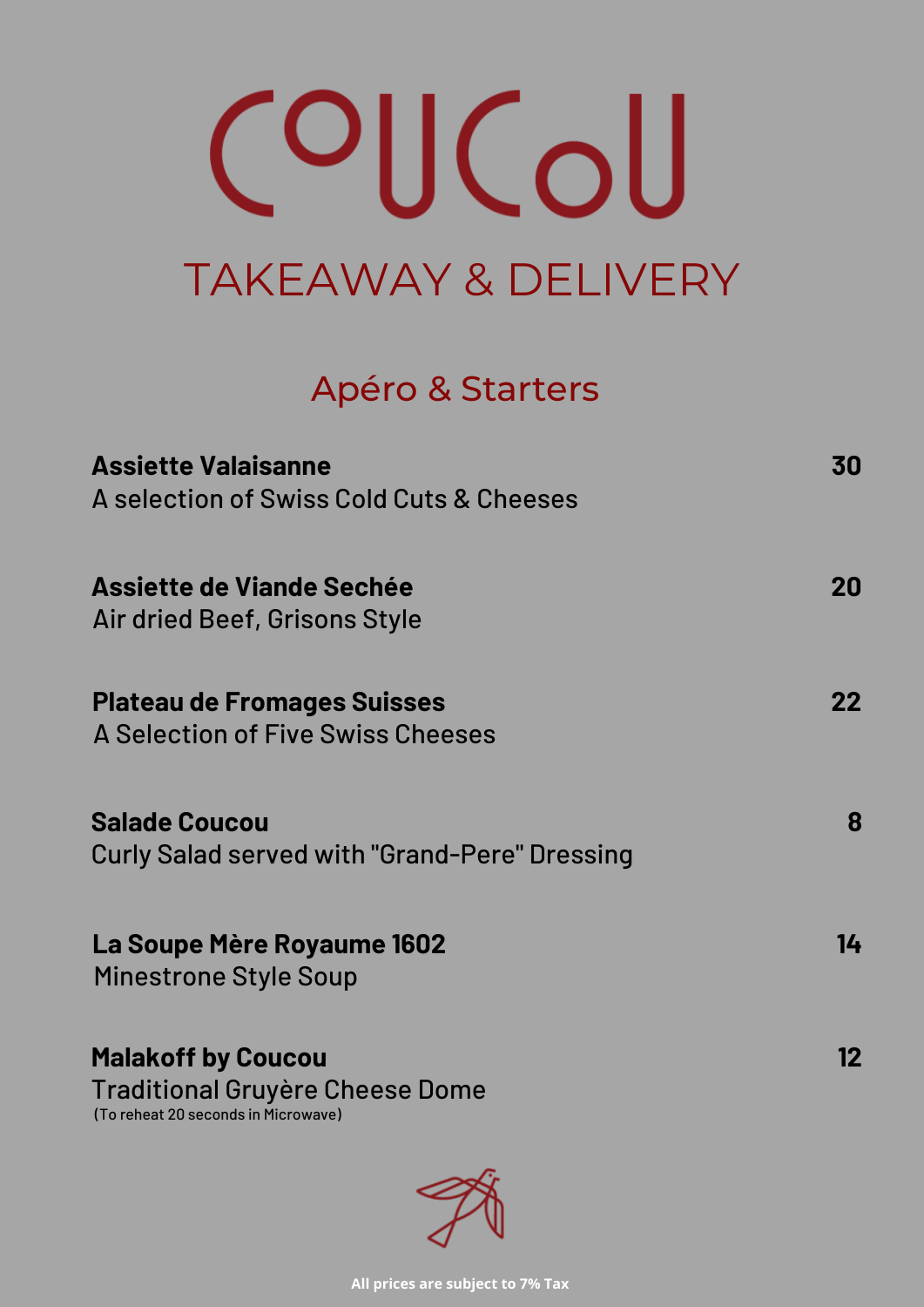# Röstis Coucou

| Rösti Saucisse de Saint-Gall<br>Potato Rösti with Veal Sausage and Onions Sauce          | 74 |
|------------------------------------------------------------------------------------------|----|
| <b>Rösti Burger</b><br>Potato Rösti Open-Burger with Beef Patty, Melted                  | 32 |
| <b>Swiss Raclette Cheese, Onion and Rucola</b>                                           |    |
| <b>Rösti Saumon Fumé</b><br>Potato Rösti with Smoked Salmon, Onion,                      | 28 |
| <b>Capers and Sour Cream</b>                                                             |    |
| Emincé de Veau a la Zurichoise<br>Traditional Zurich Style Veal Ragout served with Rösti | 36 |
| Rösti Impossible                                                                         | 32 |

**Le Classique** Potato Rösti served with Sour Cream

Potato Rösti with Impossible™ Plant Based Patty, Melted Swiss Raclette Cheese, Onion and Rucola

## Pasta

#### **Rigatoni au Ragoût de Sanglier** Rigatoni Pasta with Wild Boar Ragout

**16**

**Rigatoni All'Arrabbiata** Rigatoni Pasta with Spicy Arrabbiata Tomato Sauce



**18**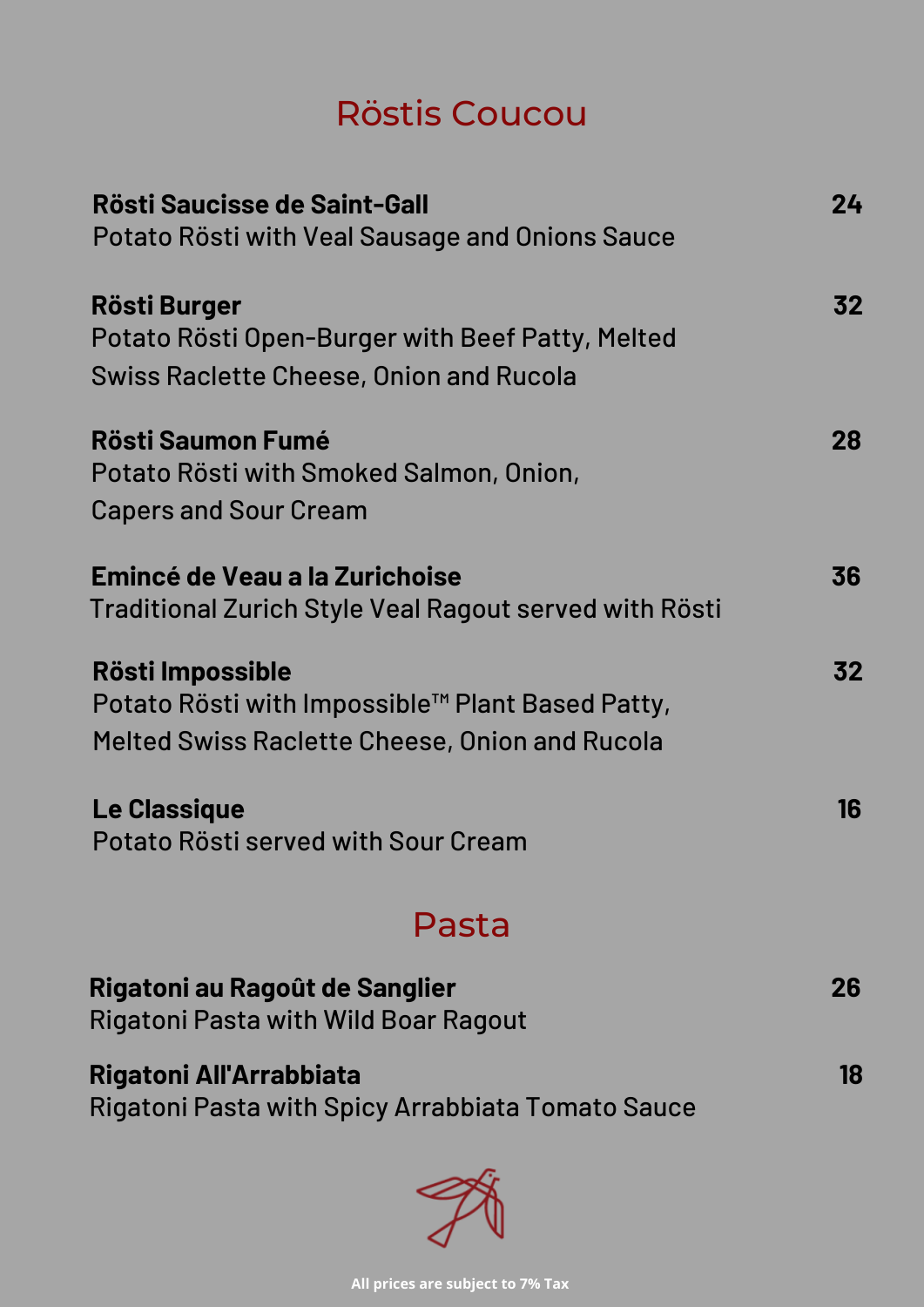# Fondue Coucou

#### **Fondue Moitié-Moitié (for 2 persons)** Original Swiss Receipe

Our Fondue pack contains 400g of Cheese, White Wine, Garlic, Pepper and Bread. Fondue Set Rental available (deposit)

# Dishes

| Filet de Sandre aux Lentilles façon Loetschental<br>Pike Perch Filet served with Lentils Ragoût and Bacon | 38 |
|-----------------------------------------------------------------------------------------------------------|----|
| <b>Filet de Truite à la Genevoise</b><br>Trout Filet Geneva Style with Lemon, Butter & Capers             | 36 |
| <b>Cordon Bleu</b><br>Breaded Chicken Breast stuffed with Raclette Cheese & Ham                           | 34 |
| <b>Filet Mignon de Porc aux Morilles</b>                                                                  |    |

# Pork Tenderloin with Morels Mushroom Sauce

## Sides

*• Dishes are served with a side of your choice •*

**Spätzli** Soft Dumpling Swiss Pasta Style

**Jardinière de Légumes** Seasonal Vegetables

### **Pain de Campagne** Assortment of Breads



**70**

**8**

**8**

**8**

**All prices are subject to 7% Tax**